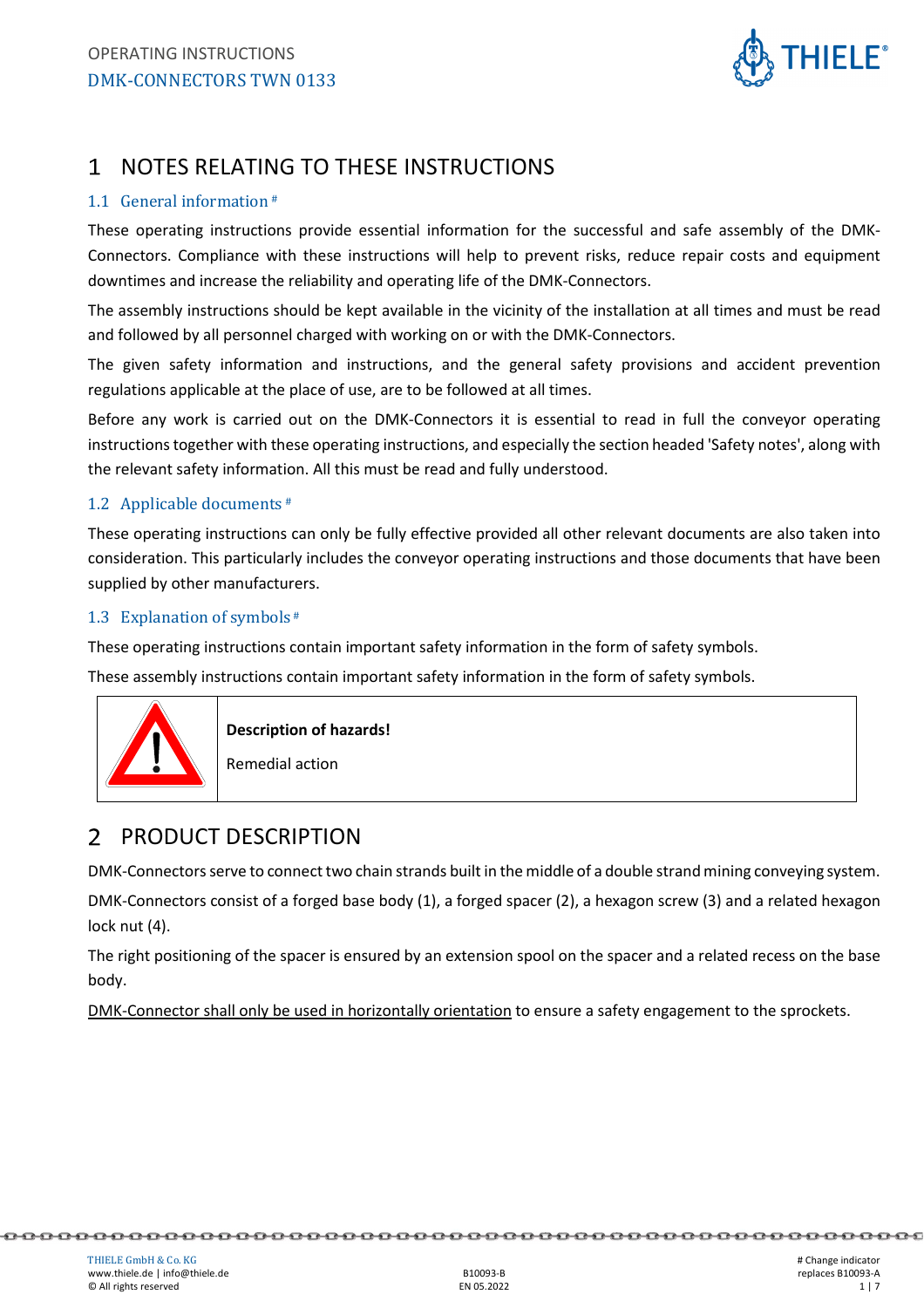

#### $\mathbf{3}$ TECHNICAL DATA



| dx     | <b>Article-</b> | d    | t    | C   | e     |      |      | m    | n  | <b>Thread</b> | MA <sup>1</sup> | <b>Operating</b><br>force max. | <b>Mass</b> |
|--------|-----------------|------|------|-----|-------|------|------|------|----|---------------|-----------------|--------------------------------|-------------|
| [mm]   | no.             | mm   | Imml | mm  | [mm]  | [mm] | [mm] | mm   | mm | [mm]          | [Nm]            | [kN]                           | [kg]        |
| 22x86  | F25211          | 23,5 | 86   | 132 | 117   | 78   | 25   | 24   | 52 | M24           | 850             | 380                            | 3,3         |
| 26x92  | F25341          | 28   | 92   | 146 | 128,5 | 85   | 28   | 26   | 58 | M30           | 1700            | 531                            | 4,4         |
| 30x108 | F25401          | 31,5 | 108  | 172 | 147   | 98   | 32   | 31,5 | 65 | M36           | 3 0 0 0         | 707                            | 6,4         |
| 34x125 | F25421          | 36   | 126  | 198 | 163   | 110  | 35   | 36,5 | 70 | M36           | 3 0 0 0         | 907                            | 8,0         |

1) MA = Screw tightening torque

Ooperating temperature range: -20 to +80 °C

# GENERAL SAFETY NOTES

#### 4.1 Proper use

DMK-Connectors in question are intended for use in a mining conveyor.

The conveyed material in general is coal and stone, may other bulk material.

The instructions for the conveyor system in which the DMK locks are installed must be observed.

The conveyor must not be used for transporting persons.

DMK-Connectors must only be operated:

- when they have been properly assembled by persons with the technical expertise required for working with chain conveyors of this type,
- in compliance with all the safety information contained in the attached documents,
- within the permitted temperature limits,
- by properly trained and authorised persons,
- after the entire conveyor system has been duly approved for service by the manufacturers.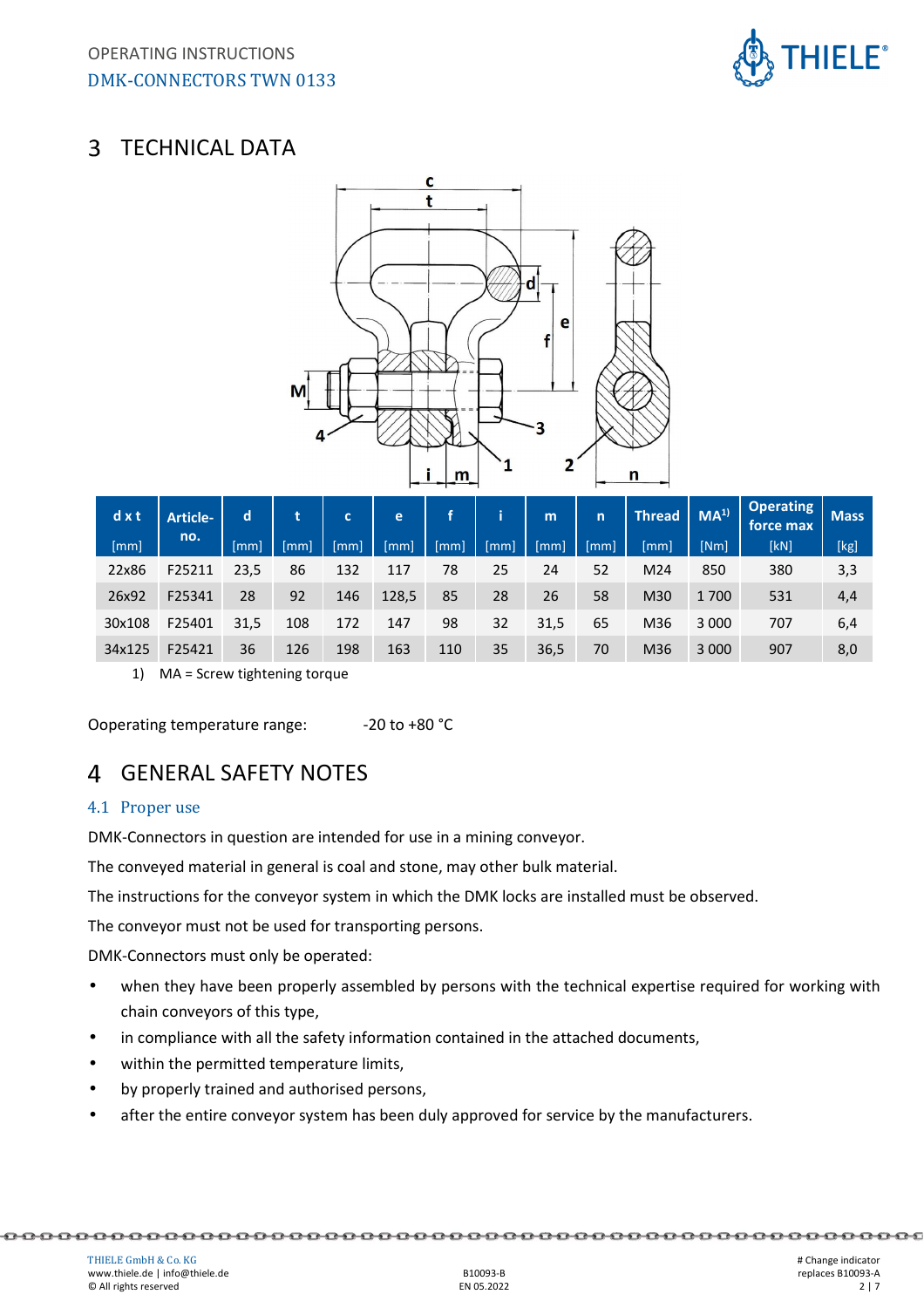

#### 4.2 Reasonably foreseeable misuse

DMK-Connectors must not be used or operated:

- outside its permitted operating force (overload),
- outside the permitted temperature limits,
- for transporting persons or materials other than those specified,
- by persons under the influence of drugs or alcohol.

#### 4.3 Requirements for personnel

- Operators, fitters and maintenance personnel must at all times observe the assembly and operating instructions and the specific rules and regulations applying in the user's country.
- Personal protective equipment is to be worn by those carrying out work of any kind on or with the DMK-Connectors.
- Assembly and dismantling work as well as conveyor operation, testing and maintenance are only to be performed by qualified and authorised persons.
- Contact your safety officer or the manufacturers if you have any queries relating to the operation, testing, maintenance etc. of the conveyor.
- Persons engaged in working with or on the conveyor are strictly forbidden from using or being under the influence of drugs or alcohol!

#### 4.4 Operator's obligations

- The information contained in these instructions and in the listed documents relating to machine safety, component assembly, operation, testing and maintenance is to be kept in the vicinity of the product where it can be seen by the personnel concerned.
- Keep operating personnel informed of the danger zones.
- Ensure that safety distances are maintained.
- Keep the working area well lit at all times.
- Switch off the control system and the entire energy supply and secure against unintentional restart before commencing any work on the conveyor.
- Erect warning signs informing personnel that maintenance work is under way. All safety devices must be made fully functional again before the installation is restarted.
- All packaging and transport aids are to be disposed off in an environment-friendly way in accordance with local regulations.
- Always observe the specific regulations issued by local authorities.

## 5 COMPONENTS AND DOCUMENTS

#### 5.1 Checking the delivery status



**Risk of injury from defective components!** 

Do not use damaged components.

Replace damaged components with new parts.

- Verify that the components match the order and are undamaged.
- Damaged components should be replaced immediately.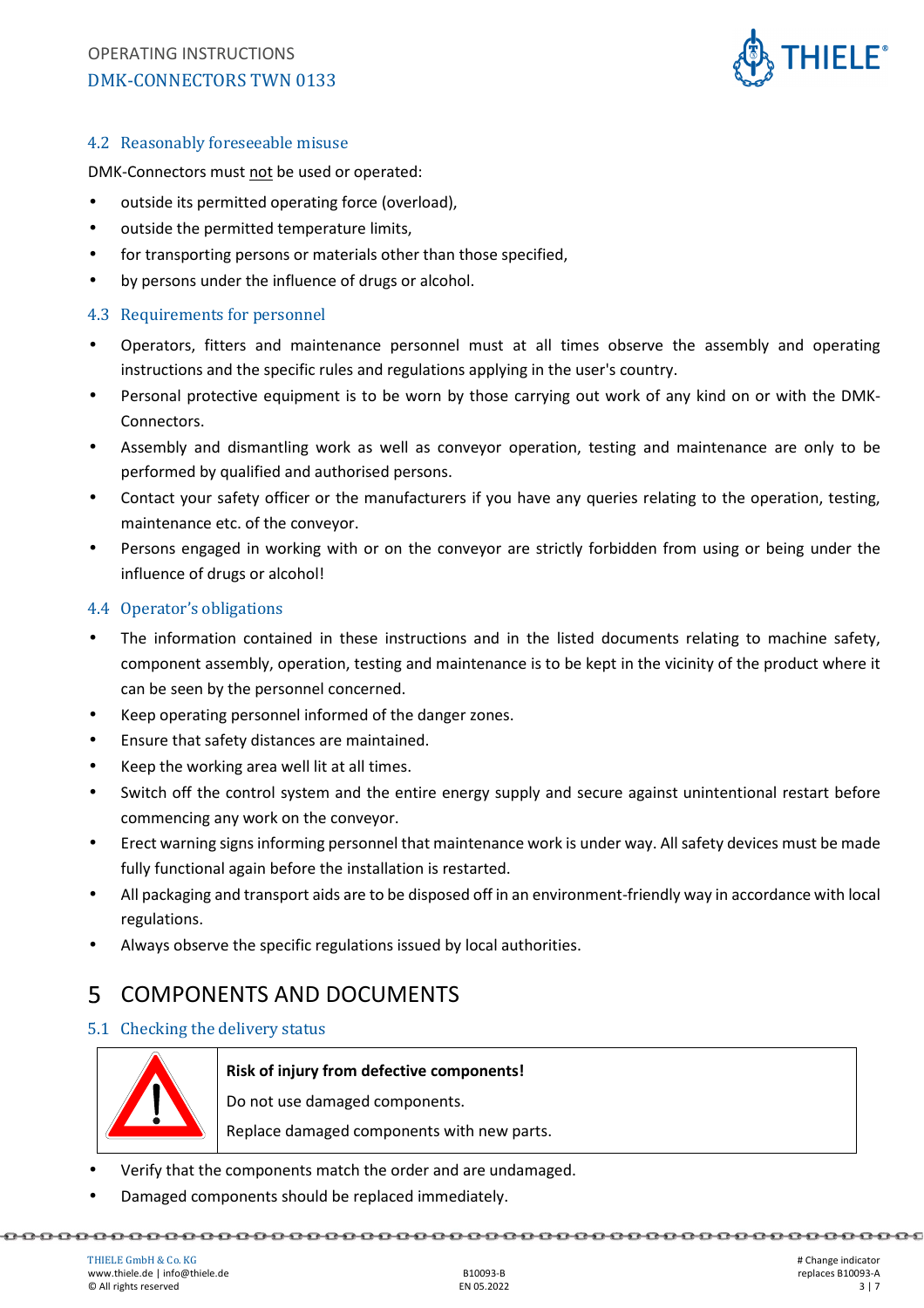

### 5.2 Checking documents

Proper assembly and operation are only possible when the required documents have been made available and read through.

- Verify that the necessary test certificates and assembly instructions are present.
- Carefully read through the documents before attempting to assemble or operate the conveyor.
- In case of queries please contact your safety officer or the manufacturers!

### 5.3 Information on the storage of documentation

- Information contained in these instructions and in the attached documents that relates to safety, conveyor assembly, operation, testing and maintenance is to be kept available in the vicinity of the installation where it can be seen by the relevant personnel.
- Ensure that the documentation is kept in a proper and safe place.

# 6 STORAGE

If the DMK-Connectors are not to be used immediately after delivery they should be stored in a dry and enclosed room at an ambient temperature of 0 to +40 °C.

#### 7 ASSEMBLY

#### 7.1 Safety notes



#### **Risk of injury!**

Make sure that no twisting is allowed to develop in any of the chain strands!

#### 7.2 Disassembly

- 1. Slacken off the DMK-Connector.
- 2. Removing of nut and screw.
- 3. Removing of spacer.

The ends links of the two chain strands to be connected can now be placed into the base body of the DMK-Connector.

#### 7.3 Assembly

1. Insert the end links of the two chain strands to be connected into the base body.

Take care for a horizontal orientation for operation.

- 2. Fitting of the spacer in the correct position. The spacer has an extension spool and the base body a related recess, which have to be aligned.
- 1. Assembling of screw right through the holes of base body and spacer.

Take care that the screw head show into conveying direction.

- 2. Fastening of the nut with the shown fastening screw torque.
- 3. Checking of the tightening torque 2 days after assembling.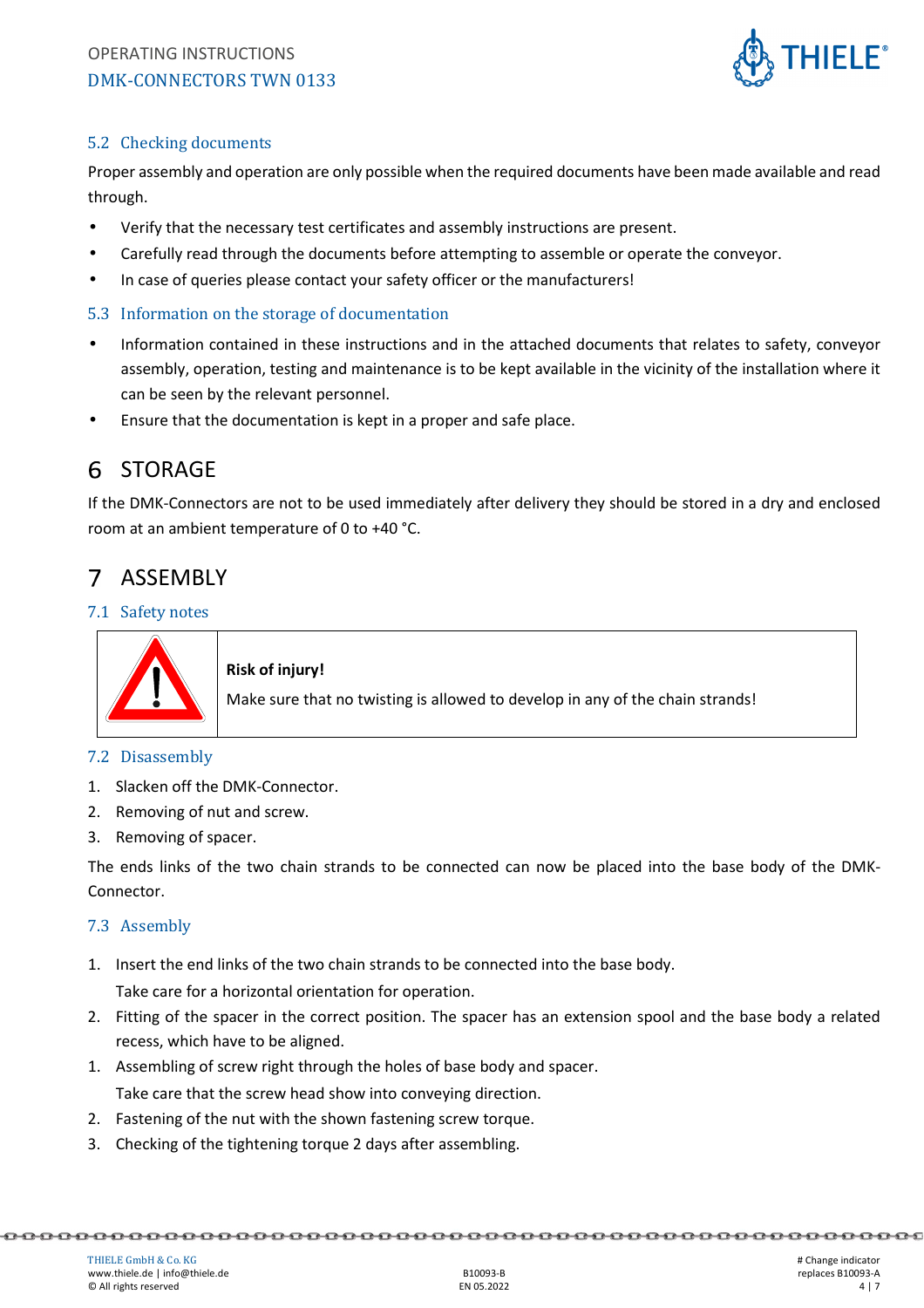

#### **ATTENTION!**

When using chain pocket wheels the chain connectors must only be inserted horizontally and with the latches facing outwards.

When using chain starwheels the DMK-Connectors shall also be fitted horizontally.

#### START-UP 8

#### 8.1 Safety notes #



#### **Risk of injury from incorrect start-up!**

Persons must not be in the danger zone of the moving parts during operation.

Clear tools, aids etc. out of the conveyor after assembly.

Make sure that the maximum drive force in the event of starting against the blocked conveyor does not exceed the test force or double the test force in the case of double strands.

Avoid hard blockages at all costs. Slow-down times approaching zero always lead to overstressing of chains and locks and even to breakage

- During the first start-up check the interaction between the various components over the entire installation. To this effect conduct a test run with an unloaded conveyor (for at least one hour).
- It is essential to check the chain pre-tension after the test run has been completed.

#### 8.2 Test run

Now carry out a six-hour test run with the conveyor laden with material and follow the instructions given:

- Gradually increase the load on the conveyor.
- Observe how the chain rolls off the sprockets.
- Keep a constant watch on chain slack development.
- Check the tension along the chain.
- Tighten up the chain if necessary.
- After the test run has been completed, and the conveyor run to empty, inspect the installation for signs of damage.
- If no defects or malfunctions have been found the conveyor can be released for service.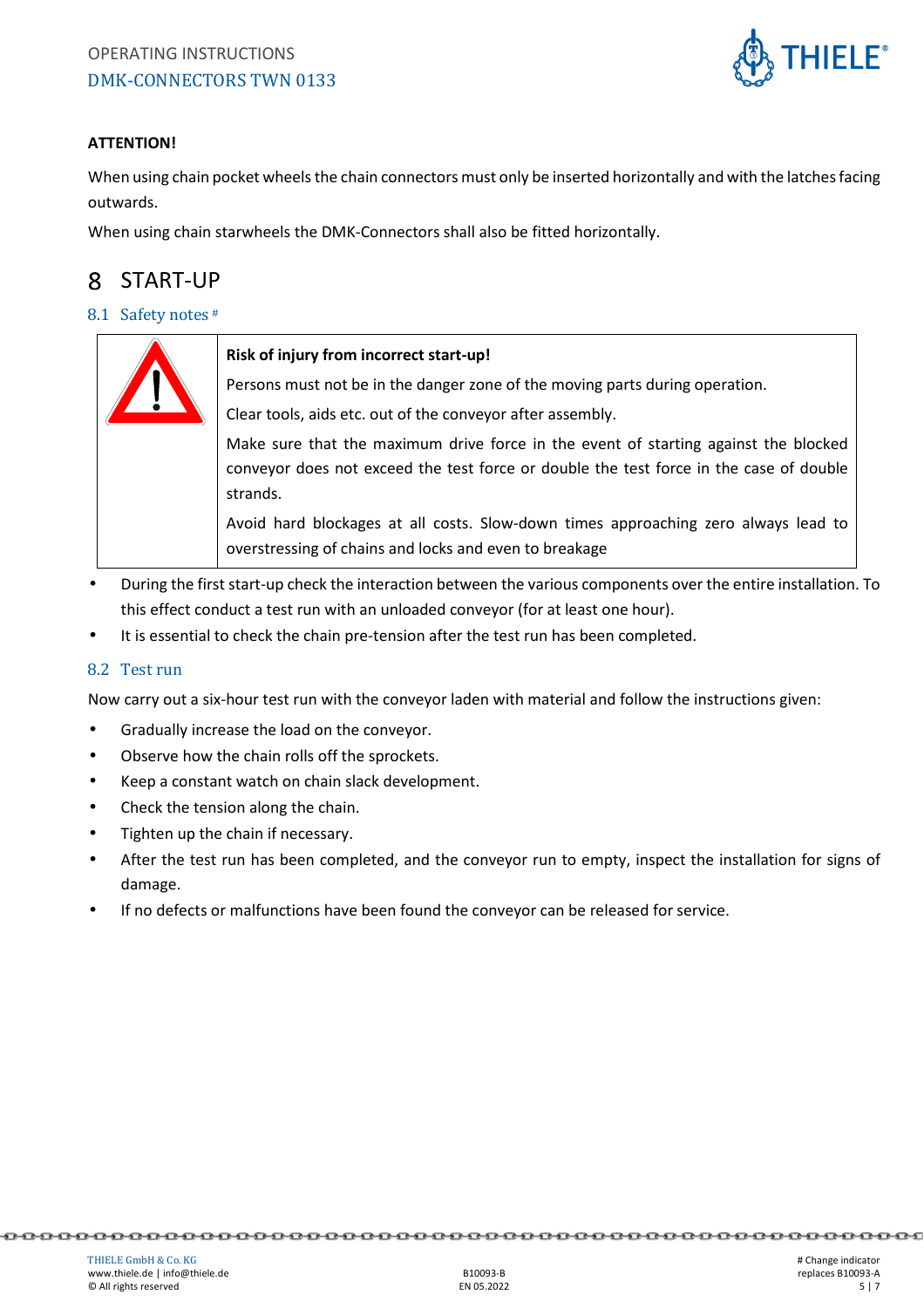

## 9 OPERATION

#### 9.1 Safety notes



#### **Risk of injury from incorrect operation!**

Keep out of the danger area and away from all moving parts when the installation is in operation.

Do not overload the conveyor.

Ensure that safety distances are maintained.

Explain the importance of danger areas to all personnel.

- Perform a visual check of the installation before each period of use.
- Check the chain tension regularly and if necessary correct it.
- Check the chain tension daily during the first few days after commissioning
- Safety devices must not be tampered with.
- Never operate the conveyor without its safety devices fitted.

# 10 SERVICE

#### 10.1Daily service

- Examine the DMK-Connectors for signs of damage.
- Check that the chains are able to move freely.
- Examine the sprockets for signs of damage.

### 10.2Quarterly service

- Measure the DMK-Connectors and chains for stretch.
- Check that the chain sprockets are all fitted securely.

## 11 MAINTENANCE

### 11.1General

- Maintenance work must only be carried out by suitably trained and authorised personnel.
- Only use original spare parts.
- Ensure that the conveyor is as free as possible of material before commencing maintenance work.
- Remove the tension from the chain strands if the maintenance involves working on the chains or DMK-Connectors.
- After completing the maintenance work ensure that when the chain strands are being re-tensioned the chain links and/or DMK-Vonnectors are tight against the flanks of the return sprockets and are fully captive in the drive sprockets.
- Chains should always be replaced as complete sections; never attempt to repair individual links.
- Small nicks and cracks on the chain links can be carefully ground away, though note that the maximum permitted cross-section reduction is 10% and that no notches or indents must remain.
- Record all maintenance work carried out.
- Worn-out steel components are to be recycled as scrap in accordance with local regulations.